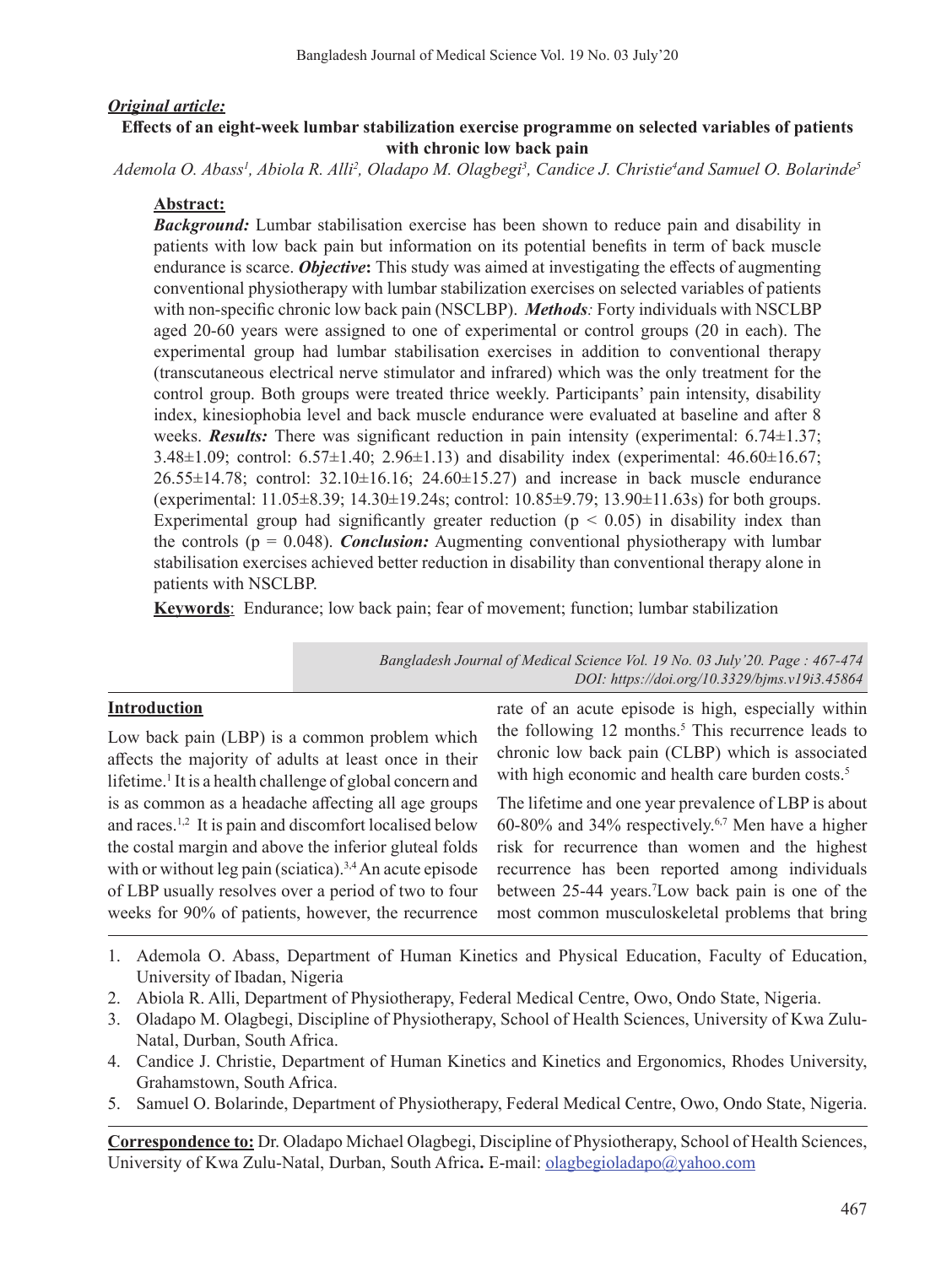patients to the hospital<sup>8</sup> and the third leading cause of disability and associated absenteeism from work.7

Low back pain is strongly associated with high level of disability which implies a significant inability to engage in meaningful and necessary activities of daily living.<sup>9</sup> Clinical studies have also suggested that consideration of excessively negative orientation toward pain (pain catastrophizing) and kinesiophobia are important in managing chronic low back pain and associated disability.10,11,12 Kinesiophobia describes fear of movement and re-injury;<sup>11</sup> it is an irrational and debilitating fear of physical movement and activity resulting from a feeling of vulnerability to painful injury or re -injury.<sup>13</sup> Individuals who catastrophize pain are likely to become fearful of pain, and this results in pain-related fear which is associated with avoidance behaviors, particularly, the avoidance of movement and physical activity.<sup>12</sup> The individual may withdraw from activities of daily living and family.12 Moreover, pain-related fearis reportedly associated with increased bodily awareness and pain hypervigilance. Pain hypervigilance, in addition to depression and disuse, are associated with increased pain levels and experience.<sup>12</sup>

Studies have reported significant decrease in back extensor muscle endurance in patients with LBP; 14,15 these are postural muscles that aid in maintaining the upright standing posture and controlling lumbar forward bending. It is thought that decreased back muscle endurance causes muscular fatigue and consequently overloads soft tissue and the passive structures of the lumbar spine, resulting in low back pain.16 Reduced back extensor muscle endurance has been identified as an important risk factor for LBP <sup>17</sup>and there is an inverse relationship between pain intensity and static back extensors endurance among patients with long-term mechanical LBP.18Decreased back muscle endurance could be either a cause or consequence of LBP.19,20 Hence, assessment of back muscle endurance is crucial in the prediction, prevention and rehabilitation of LBP.

Lumbar stabilisation exercises (LSE) and other exercise programs fall within a paradigm of therapeutic exercises used in treatment of LBP.<sup>21</sup> They are exercises aimed at improving the activation patterns of trunk muscles, in order to relieve lumbar pain and limitation through trunk muscle contraction. 21,22 This exercise approach has become very popular as opposed to passive modalities such as; ultrasound, transcutaneous electrical nerve stimulation (TENS), short-wave diathermy, and massage that only aim to reduce symptoms but do not in any way alleviate a patient's predisposition to recurrent episode. The vulnerability of LBP recurrence is not completely understood<sup>23,24</sup> however, instability of the lumbar motion is considered an important cause.25,26

Richardson and Jull <sup>26</sup> submitted that core stability exercises can be used to reactivate and improve the motor control of the multifidus (a core spinal stabilizer), and therefore prevent further episodes of LBP. Kim et al  $^{27}$  reported that an eight-week LSE increased paraspinal muscle strength and the crosssectional areas of multifidus psoa major muscles in patients with degenerative disc disease. Long term LSE, as a single therapy or in combination with other treatments, can reduce pain and disability in CLBP and prevent a recurrent pain episode. 28,29

Although physiotherapy research has made headway with regard to classification of patients with LBP into treatment-based homogeneous subgroups, evidence was also found in support of LSE's effectiveness in decreasing pain and improving function even in a heterogeneous group of patients with CLBP.<sup>29</sup> França et al<sup>30</sup> reported that a six-week LSE resulted in reductions in pain and functional disorder index by 0.06 points and 1.80 points respectively and they concluded that stabilisation exercises were a beneficial therapy. The work of Kumar <sup>31</sup> also showed that LSE are effective for patients with symptomatic lumbar segmental instability.

In spite of all available evidence in support of LSE in the management of non-specific chronic low back pain (NSCLBP), there is still dearth of studies on whether recovered cross-sectional area of the multifidus muscle following lumbar stabilisation exercises resulted in improved endurance of back muscles. Information on the efficacy of LSE among Nigerians with NSCLBP also appears sparse. Therefore the purpose of this study was to investigate the effects of an 8-week lumbar stabilisation exercise training programme on pain intensity, disability, kinesiophobia and back muscle endurance among individuals with low back pain

# **Methods**

A quasi-experimental study involving patients with non-specific chronic low back pain (NSLBP) was performed. The participants gave their written informed consent once the trial procedure was explained to them. They were patients diagnosed of mild to moderate non-specific low back pain(of at least 12 weeks duration) by the orthopaedic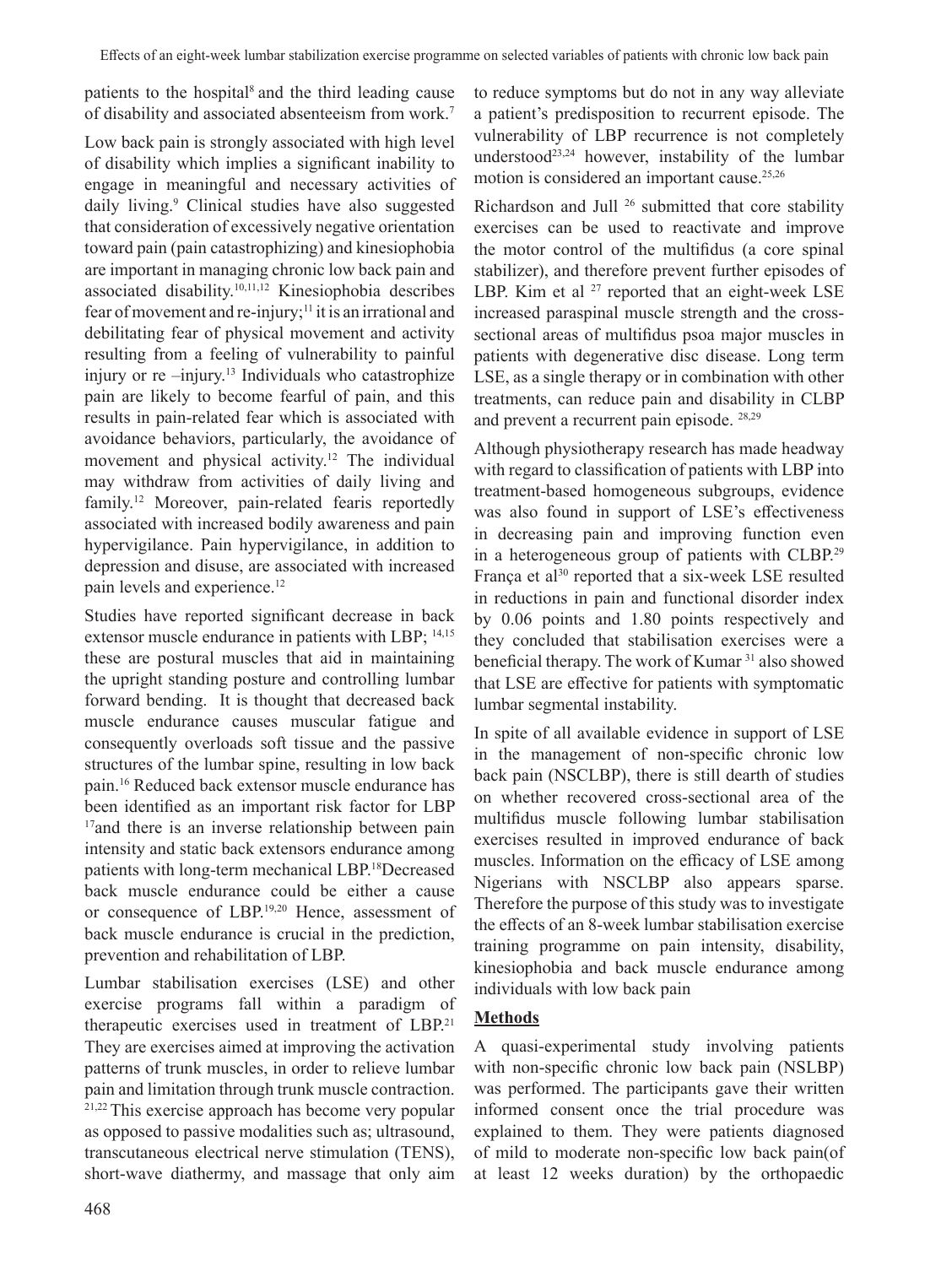surgeon and/or family physician. The participants were also attending an out-patient Physiotherapy at the Department of Physiotherapy, FMC, Owo, Ondo State, Nigeria. Individuals with specific spine pathology (such as tuberculosis spine, spinal fracture and tumour), those with co-morbidities such as infection and referred pain from internal organs were excluded from the study. Pregnant women with low back pain and patients with LBP who were 18 years or younger were also excluded from the study.

Participants were allotted numbers once they became available and assigned to one of experimental or the control groups.

## **Intervention**

## **Experimental Group**

Participants received Infrared radiation (using BL-220 Infrared lamp, MT03009201 model) for 15 minutes,Transcutaneous Electrical Nerve stimulation (using model DX66053, pain modulation mode) for 10 minutes and back education in form of counselling on recurrence and prevention. All participants were

given a copy of the back pain prevention instructional booklet by Odebiyi<sup>32</sup> for home guide.

The lumbar stabilisation exercise protocol was taught in three phases:

Phase 1: Development of the perception of isolated isometric specific contraction of stabilizing muscles; the phase involved teaching of isometric contraction of tranversus abdominis and multifidus muscles

Phase 2: Exercises in closed chain, low velocity and low load; the purpose was to maintain local muscle synergy contraction, while gradually progressing load cues through the body using weight bearing closed chain exercises.

Phase 3: Exercises in open chain, low velocity and high load; this was aimed at continued maintenance of local segmental control while load is added through open kinetic chain movement of adjacent segments.

The protocol and progression for lumbar stabilisation exercises as employed in this study is summarized in Table 1.

| Table 1: Summary of lumbar stabilisation exercise training protocol |  |  |  |  |  |  |  |  |
|---------------------------------------------------------------------|--|--|--|--|--|--|--|--|
|---------------------------------------------------------------------|--|--|--|--|--|--|--|--|

| Week   | <b>Type</b>                                                                                         | Intensity                                            | Work/relief ratio<br>(2:1)    | <b>Duration</b>    | Frequency    |
|--------|-----------------------------------------------------------------------------------------------------|------------------------------------------------------|-------------------------------|--------------------|--------------|
| Week 1 | Isometric contraction of<br>abdominal muscles                                                       | Contraction held for 10secs (10)<br>repetitions)     | Ssecs, between<br>repetitions | 15 <sub>mins</sub> | Twice weekly |
|        | Isometric contraction of<br>mutifidus (supine/prone)                                                | Contraction held for 10 secs (10)<br>repetitions)    |                               | 15 <sub>mins</sub> | Twice weekly |
|        | Isometric contraction<br>abdominal                                                                  | Contraction held for 10secs (10)<br>repetitions)     | 5secs. between<br>repetition  | 15mins             | Twice weekly |
| Week 2 | Isometric contraction<br>multifidus (sitting position)                                              | Contraction held for 10 secs (10<br>repetitions)     |                               | 15 <sub>mins</sub> | Twice weekly |
| Week 3 | Isometric contraction of<br>abdominal in bridge prone<br>position with spine straight               | Contraction held for 10 secs (20<br>repetitions)     | 5secs between<br>repetition   | 15mins             | Twice weekly |
| Week 4 | Isometric contraction of<br>abdominal in lateral bridge<br>in prone position with spine<br>straight | Contraction held for 10 secs (20<br>repetitions)     | 5secs between<br>repetition   | 30mins             | Twice weekly |
| Week 5 | Isometric contraction of<br>abdominal in bridge with spine<br>straight                              | Contraction held for 10 secs(20<br>repetitions)      | Ssecs between<br>repetitions  | $30 \text{mins}$   | Twice weekly |
| week 6 | Isometric contraction of<br>abdominal in four points<br>kneeling                                    | Contraction held for 20 secs (10)<br>repetitions)    | 5 secs between<br>repetitions | 35mins             | 2 times/week |
| Week 7 | Isometric contraction of<br>abdominal with alternate arm<br>and leg raise                           | Contraction held for 20 secs (20<br>repetitions)     | 5secs between<br>repetitions  | 35mins             | Twice weekly |
| Week 8 | Isometric contraction of<br>abdominal muscle with<br>alternate arm/leg raise                        | Contraction was held for 20 secs (20<br>repetitions) | 5 secs between<br>repetitions | 35mins             | Twice weekly |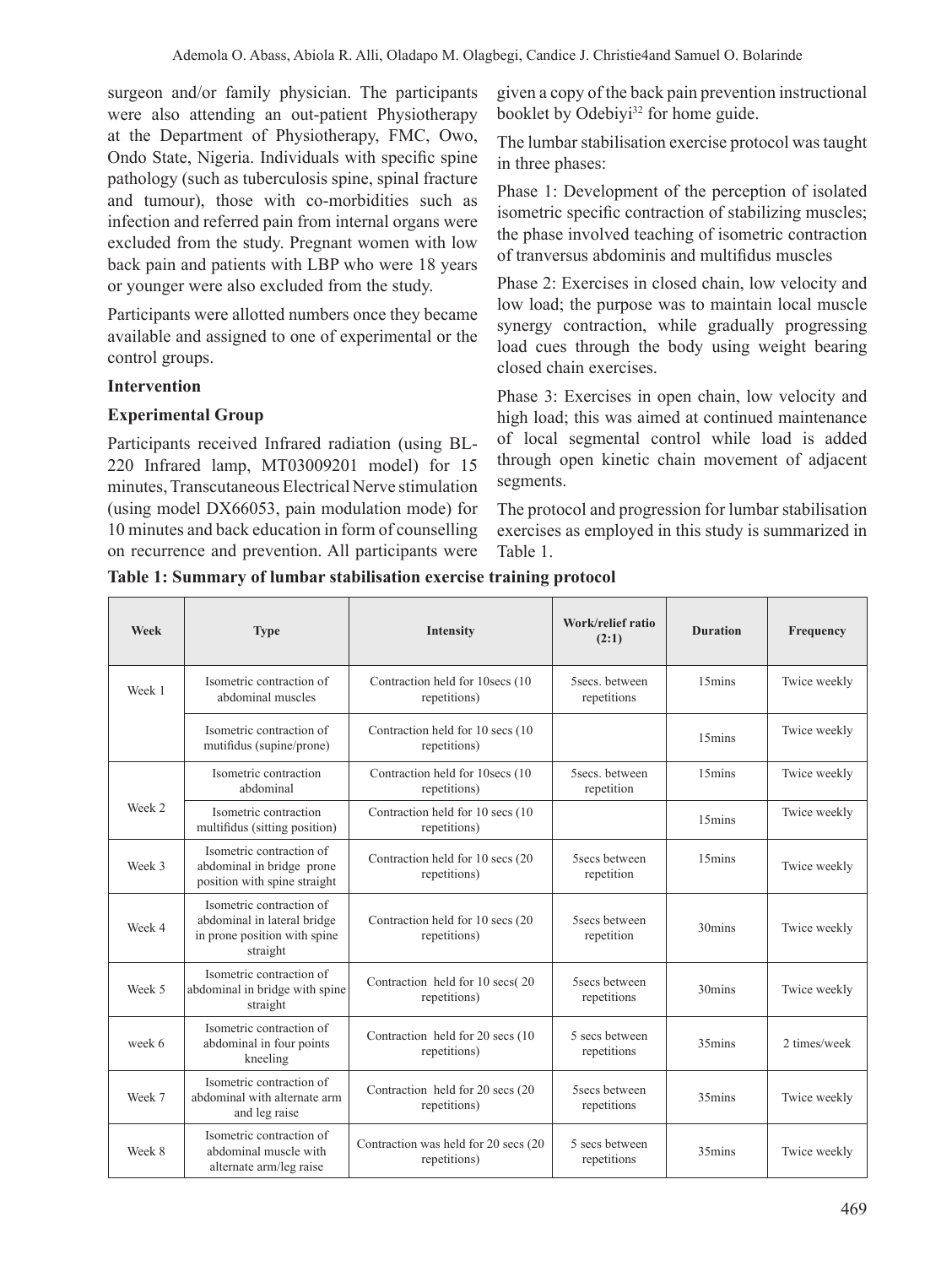# **Control group**

Control group participants received all the treatments given to the experimental group except lumbar stabilisation exercises. Participants were treated twice weekly.

### **Assessments**

## **Pain Intensity:**

The Visual Analogue Scale (VAS) was used to assess participants' pain intensity. They were instructed to mark the point that corresponded to the intensity of their present pain on the VAS.The point marked was measured with a ruler and recorded as pain intensity (PI).<sup>33</sup>

## **Kinesiophobia**

TheTampaScaleofKinesiophobia (TSK)Questionnaire was administered on the participants to assess their kinesiophobia level (fear of movement). The TSK Questionnaire consists of 17 statements capturing the idea that pain is a signal for re-injury because of physical inactivity or certain movements. Participants completed the questionnaire and indicated their level of agreement on a 4-point rating scale. The possible scores ranged from 4 (low fear of movement) to 68 (high fear of movement). Back et al<sup>34</sup> reported a good test-retest reliability of 0.78 for TSK Questionnaire.

## **Disability Index**

Participants' disability index was evaluated using the Revised Oswestry Disability Questionnaire (RODQ). It's a ten-section self-administered questionnaire with six levels each, assessing the limitation of various activities of daily living. The range of possible scores ranges from 0 (best health) to 100 (worst health). The total was then divided by total score and expressed in percentage to produce disability index.<sup>35</sup>

## **Back muscle endurance**

The prone double straight-leg raise test was used to assess participants' back muscle endurance. The participant lay on the plinth in prone-lying position, hips extended, with the hands underneath the forehead and the arms perpendicular to the body. The participant was then instructed to raise both legs until knee clearance was achieved. The researcher monitored knee clearance by sliding one hand under the thighs. The time taken by participant to maintain knee clearance monitored with a stopwatch (Quartz, USA) was recorded in seconds as back muscle endurance.<sup>36</sup>

## **Data Analysis**

The data were analysed using Statistical Package for Social Sciences(SPSS) Version 20.0.A minimum

sample size of 34 (17 per group) was estimated for the study at  $\alpha = 0.05$ , power = 80% and effect size = 0.8 using the Cohen's table <sup>37</sup>. Assuming attrition rate of 10%, a total of 40 participants were recruited for the study. A large effect size of was obtained from an initial pilot study conducted.

Shapiro Wilk test performed to test for normality showed that the data for the four outcomes tested in this study are normally distributed.The data was summarized by using descriptive statistics of mean, standard deviation and 95% confidence intervals. Independent and paired t-tests were used for between and within group respectively for comparisons of participants' variables. Since the experimental group had significantly higher disability index scores than the control group at baseline, Analysis of Covariance (ANCOVA) was used to compare the effects of the two interventions used in this study adjusting for baseline values of all tested measures (covariates). Statistical significance was set at 0.05

**Ethical clearance:** The study was approved by the Health Research Ethics Committee of the Federal Medical Centre (FMC), Owo, Nigeria (Ref no: FMC/ OW/380/VOL.XV/11).

## **Results**

All forty participants completed the protocol. The participants' demographic and baseline selected disease-related variables are presented in table 2.

**Table 2: Participants' demographic and baseline selected disease-related variables**

| <b>Groups</b>              |                               |                          |          |          |  |  |
|----------------------------|-------------------------------|--------------------------|----------|----------|--|--|
| <b>Variables</b>           | Experimental<br>Mean $\pm$ SD | Control<br>Mean $\pm SD$ | t        | p-value  |  |  |
| Age (years)                | $48.15 \pm 9.02$              | $53.1 \pm 7.91$          | 1.845    | 0.073    |  |  |
| Weight (kg)                | $73.25 \pm 3.54$              | $71.45 \pm 2.73$         | 1.367    | 0.182    |  |  |
| Height (cm)                | $165.75 \pm 4.56$             | $164.4 \pm 1.71$         | 0.678    | 0.500    |  |  |
| $BMI$ (kgm <sup>-2</sup> ) | $29.51 \pm 15.99$             | $26.57\pm5.00$           | 0.787    | 0.436    |  |  |
| PI                         | $6.74 \pm 1.37$               | $6.57 \pm 1.40$          | 0.387    | 0.701    |  |  |
| DI                         | $46.60 \pm 16.67$             | $32.10\pm16.16$          | 2.793    | $0.008*$ |  |  |
| <b>KIN</b>                 | $40.55 \pm 5.61$              | $42.10\pm4.23$           | $-0.986$ | 0.330    |  |  |
| BME(s)                     | $11.05 \pm 8.39$              | $10.85 \pm 9.79$         | 0.069    | 0.945    |  |  |

\*denotes significance at  $p \le 0.05$ 

 $PI$  – pain intensity scores,  $DI$  – disability index scores, KIN- kinesiophobia scores, BME – back muscle endurance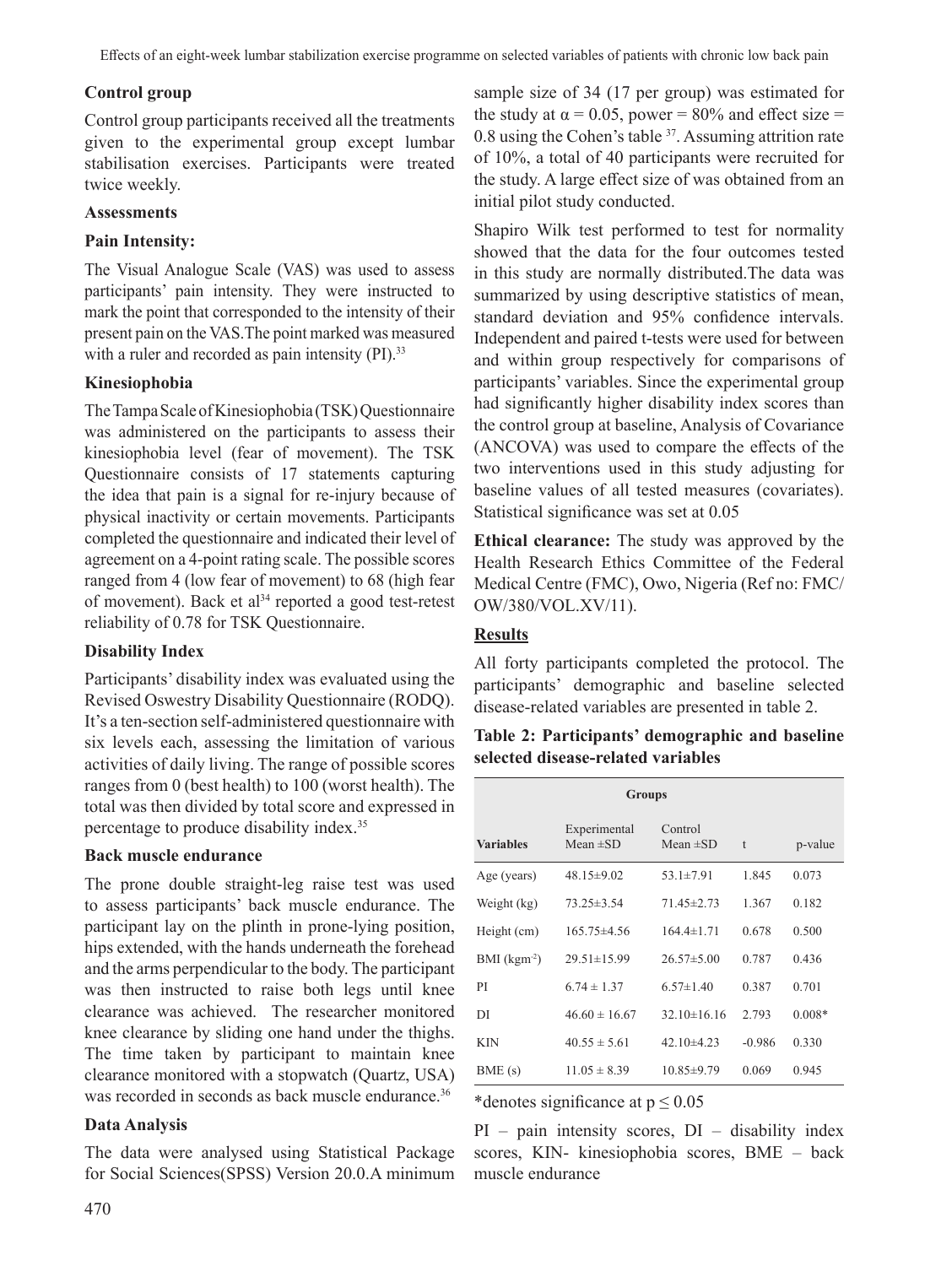Experimental (6 male, 14 female) and control (5 male, 15 female) groups were comparable in their demographics. The experimental group had significantly higher ( $p < 0.05$ ) mean disability index scores than control group ( $p = 0.008$ ) but the groups were not significantly different on the other three measures at baseline. Table 3 displays within-group comparison of the each of the two groups, there were significant reductions in pain intensity scores (experimental:  $6.74 \pm 1.37$ ;  $3.48 \pm 1.09$ ; control:  $6.57\pm 1.40$ ;  $2.96\pm 1.13$ ) and disability index scores (experimental: 46.60± 16.67; 26.55±14.78; control: 32.10± 16.16; 24.60±15.27) and increase in back muscle endurance (experimental: 11.05± 8.39; 14.30±19.24s; control: 10.85± 9.79; 13.90±11.63s) between baseline and week 8. Kinesiophobia scores did not significantly improve for both groups (experimental:  $p = 0.835$ ; control:  $p = 0.746$ ).

**Table 3: Within-group comparison of experimental and control groups across baseline and the end of 8th week of study** 

| <b>Experimental</b>                           |                   |          |                    |  |
|-----------------------------------------------|-------------------|----------|--------------------|--|
| Group                                         |                   |          |                    |  |
| <b>Variables</b><br><b>Baseline</b><br>Week 8 |                   |          |                    |  |
| $Mean \pm SD$                                 | $Mean \pm SD$     | t-value  | p-value            |  |
| $6.74 \pm 1.37$                               | $3.48 \pm 1.09$   | $-8.297$ | $< 0.001*$         |  |
| $46.60 \pm 16.67$                             | $26.55 \pm 14.78$ | 4.856    | $< 0.001*$         |  |
| $40.55 \pm 5.61$                              | $40.78 \pm 4.86$  | $-0.149$ | 0.835              |  |
| $11.05 \pm 8.39$                              | $14.30 \pm 19.24$ | 5.175    | $0.001*$           |  |
|                                               | Control           |          |                    |  |
| Group                                         |                   |          |                    |  |
| $6.57 \pm 1.40$                               | $2.96 \pm 1.13$   | 15.563   | $0.001*$           |  |
| $32.10 \pm 16.16$                             | $24.60 \pm 15.27$ | 5.252    | $0.003*$           |  |
| $42.10 \pm 4.23$                              | $41.70 \pm 4.17$  | 0.1212   | 0.746              |  |
| $10.85 \pm 9.79$                              | $13.90 \pm 11.63$ | 4.018    | ${}_{\leq 0.001*}$ |  |
|                                               |                   |          |                    |  |

Key:

\*denotes significance at  $p \le 0.05$ 

 $PI$  – pain intensity scores,  $DI$  – disability index scores, KIN- kinesiophobia scores, BME – back muscle endurance

A between-group comparison computed with baseline values as covariates is presented in Table 4; the experimental group had a significantly greater reduction in disability than the controls ( $p = 0.048$ ), effect size:  $0.102$ ) at the end of  $8<sup>th</sup>$  week. The groups' baseline difference in disability was adjusted for by using baseline values as covariates.

| Table 4: One-way ANCOVA comparison of the         |  |
|---------------------------------------------------|--|
| changes in the groups' parameters (using baseline |  |
| values as covariates)                             |  |

| <b>Variable</b> | Group        | <b>Baseline</b><br><b>Mean</b> ±SD<br>$(95\% \text{ CI})$ | Week 8<br><b>Mean</b> ±SD<br>$(95\% \text{ CI})$ | p-value  | <b>Partial Eta</b><br>Square |
|-----------------|--------------|-----------------------------------------------------------|--------------------------------------------------|----------|------------------------------|
| PI              | Experimental | $6.74 \pm 1.37$<br>$(6.09 - 7.38)$                        | $3.48 \pm 1.09$<br>$(2.92 - 5.96)$               | 0.082    | 0.082                        |
|                 | Control      | $6.57 \pm 1.40$<br>$(5.91 - 7.21)$                        | $2.96 \pm 1.13$<br>$(2.43 - 3.49)$               |          |                              |
| DI              | Experimental | $46.60 \pm 16.67$<br>$(37.75 - 54.35)$                    | $26.55 \pm 14.78$<br>$(21.66 - 36.44)$           | $0.048*$ | 0.102                        |
|                 | Control      | $32.10 \pm 16.16$<br>$(24.54-39.66)$                      | 24.60±15.27<br>$(17.46 - 31.74)$                 |          |                              |
| <b>KIN</b>      | Experimental | $40.55 \pm 5.61$<br>$(37.92 - 43.18)$                     | 40.78±4.86<br>$(38.61 - 43.39)$                  | 0.825    | 0.001                        |
|                 | Control      | $42.10\pm4.23$<br>$(40.12 - 44.07)$                       | $41.70 + 4.17$<br>$(39.94 - 43.86)$              |          |                              |
| BME(s)          | Experimental | $11.05 \pm 8.39$<br>$(7.12 - 14.98)$                      | $14.30 \pm 19.24$<br>$(9.98 - 18.82)$            | 0.853    | 0.001                        |
|                 | Control      | $10.85 \pm 9.79$<br>$(6.27 - 15.43)$                      | $13.90 \pm 11.63$<br>$(8.46 - 19.35)$            |          |                              |

\*denotes significance at  $p \le 0.05$ 

PI – pain intensity scores, DI – disability index scores, KIN- kinesiophobia scores, BME – back muscle endurance

#### **Discussion**

This study was carried out to compare the effects of lumbar stabilisation exercise plus conventional physiotherapy and conventional physiotherapy alone on pain intensity, disability, kinesiophobia and back muscle endurance among individuals with chronic low back pain.The results suggest that lumbar stabilization exercise plus conventional therapy and conventional therapy in isolation are similar in their effects on pain, kinesiophobia and back muscle endurance. The combined treatment however appears more beneficial in terms of reduced disability.

There was a significant improvement in pain intensity, disability and back muscle endurance but not in kinesiophobia after 8 weeks of treatment in both groups. Reduction in pain intensity and disability was not surprising, since all participants received infrared radiation and Transcutaneous electrical nerve stimulation (TENS) which have been reported as being efficacious in relieving chronic low back pain and associated disability.38,39 Moreover, both groups also received back education and were given an instructional manual for follow-up at home.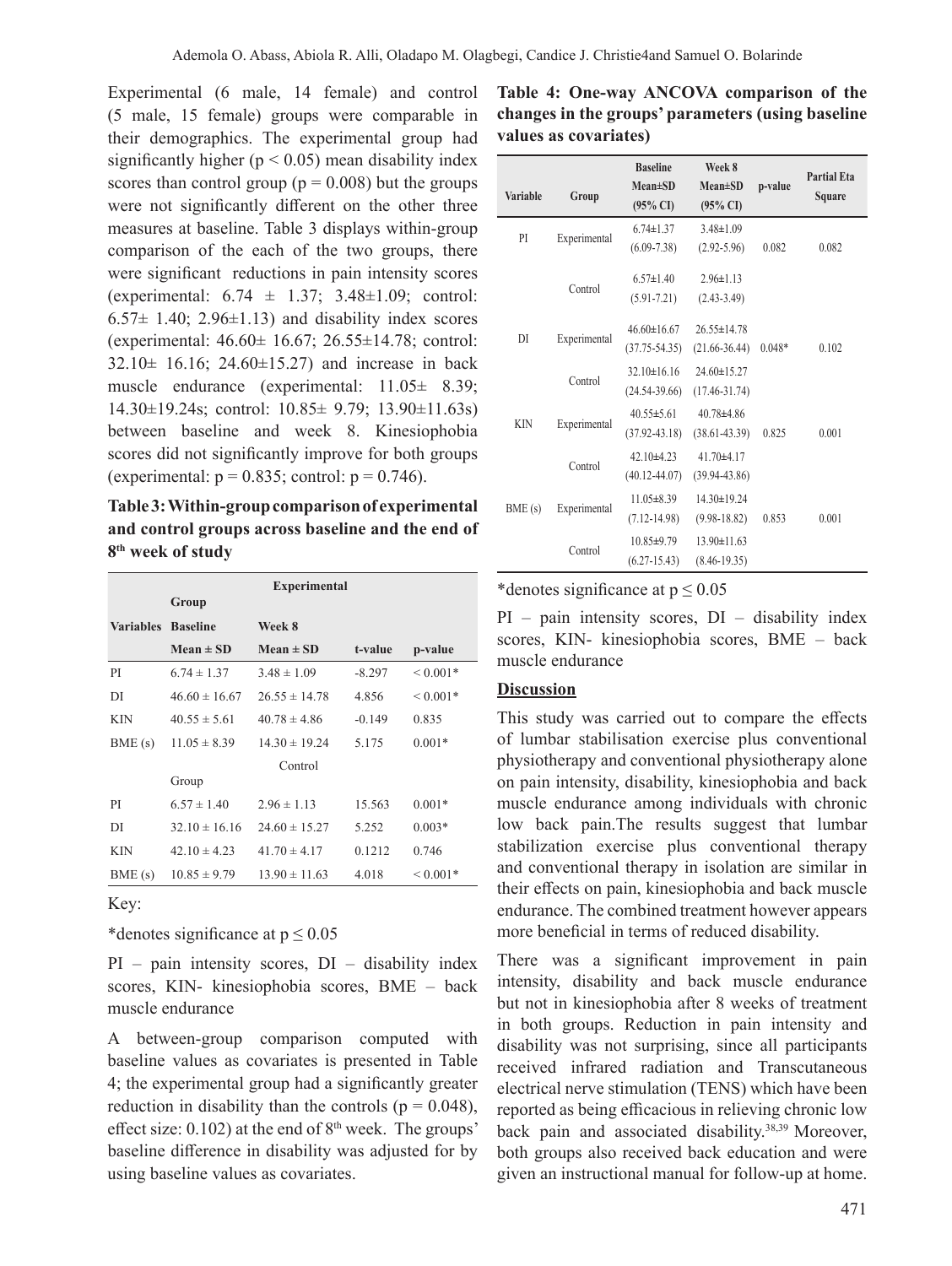This suggests participants in both groups performed or avoided some activities at home during the course of the study which in turn was beneficial in terms of reduced pain and disability. Similar beneficial effects of back education have been reported among Nigerians with CLBP.<sup>40,41</sup> The findings of previous  $investigators<sup>30,42</sup>$  regarding decreased pain and disability following LSE is also consistent with results of this study. The improvement in back muscle endurance for both groups may be attributed to pain relief. A significant inverse correlation was reported for pain and back muscle endurance in patients with mechanical LBP,<sup>18</sup> although studies on the efficacy of LSE on back muscle endurance are rather scarce.

The two treatment regimens did not have significant effects on kinesiophobia. There are no available studies that have looked at this but the finding may be due to ambiguity in the construct of some items of the Tampa Scale of Kinesiophobia Questionnaire. However, this needs to be investigated further. Moreover, participants in both groups still had appreciable levels of pain (experimental: 3.48±1.09; control:  $2.96\pm1.13$ ) at the end of the 8<sup>th</sup> week which could have made the participants fearful of movement or re-injury. This is despite the fact that there were significant reductions in both groups compared to baseline.

Reduction in pain and consequent improvements in function following lumbar stabilisation exercise have been attributed to improved activation patterns of trunk muscles and relieved lumbar pain and incapacity through trunk muscle contraction. $21,43$ Weakness and lack of motor control of deep trunk muscles, such as the lumbar multifidus (LM) and transversus abdominis (TrA) muscles are consistent with LBP.5,44 Individuals with chronic LBP are predisposed to delayed recruitment and insufficient control of the TrA.45,46 It was opined that the emergence of biomechanical, neurophysiological, and histochemical dysfunctions in the LM of patients with LBP, such as atrophy occurs in the ipsilateral painful level.47 Reduction in the size of the MF was also suggested deteriorating lumbar stability and cause painful structures or new injuries, thereby inducing pain and functional disabilities.<sup>48</sup> Deficits of MF causing low back pain and disability as well the resultant instability in local regions as would not be reversed naturally and that is a crucial factor for increased recurrence rate of LBP.<sup>5</sup> Spinal instability induces pain, reduces endurance and flexibility, and restricts the range of motion of the lumbar joints and all

contributes to disability.49 Stabilisation exercises are hence indicated for the prevention of the recurrence of pain induced by damage to the musculoskeletal system and consequent improvement of functional activities.50 The systematic review by Hauggaard and Persson<sup>24</sup> also revealed moderate evidence of improved disability and or pain level following specific spinal stabilisation exercises.

The superiority of LSE programme over the conventional treatment in terms of reduced disability is promising. Participants in the control group did not receive any supervised active exercises like their experimental counterparts who underwent a wellstructured and supervised exercise programme. The finding is however not consistent with the work of Cairns et al 51 which showed no difference in the disability mean changes of individuals with recurrent LBP who had specific spinal stabilisation exercises and conventional physiotherapy. Oswestry Disability Questionnaire (ODQ) was the measuring tool in this study while Cairns and colleagues used Roland Morris Disabilty Questionnaire (RMDQ).Differences in the construct of both instruments might account for the variation in findings. There are also differences relating to frequency and intensity of exercise as well as sample size between both studies, Koumantakis et al 42also found that general exercises produced significantly greater reduction in disability than general exercises plus spinal stabilisation exercises. There are also differences relating to measuring instruments (ODQ vs RMDQ) and sample size (40 vs 55) between the present study and the work of Koumantakis et al.<sup>42</sup> Furthermore, the present study involved participants with LBP of different subgroups whereas the aforementioned investigators involved patients with LBP of homogeneous aetiology.

## **Limitations of study**

A major limitation of this study was lack of randomization in assigning participants into groups. This would have ensured an even distribution of population characteristics between the groups. The significant difference in disability index observed between the groups at baseline was however adjusted for in data analysis.

## **Conclusion/Recommendation**

Augmenting conventional Physiotherapy with lumbar stabilisation exercises achieved better reduction in disability than conventional Physiotherapy alone.

Future studies should improve on sample size for improvements in external validity. Further,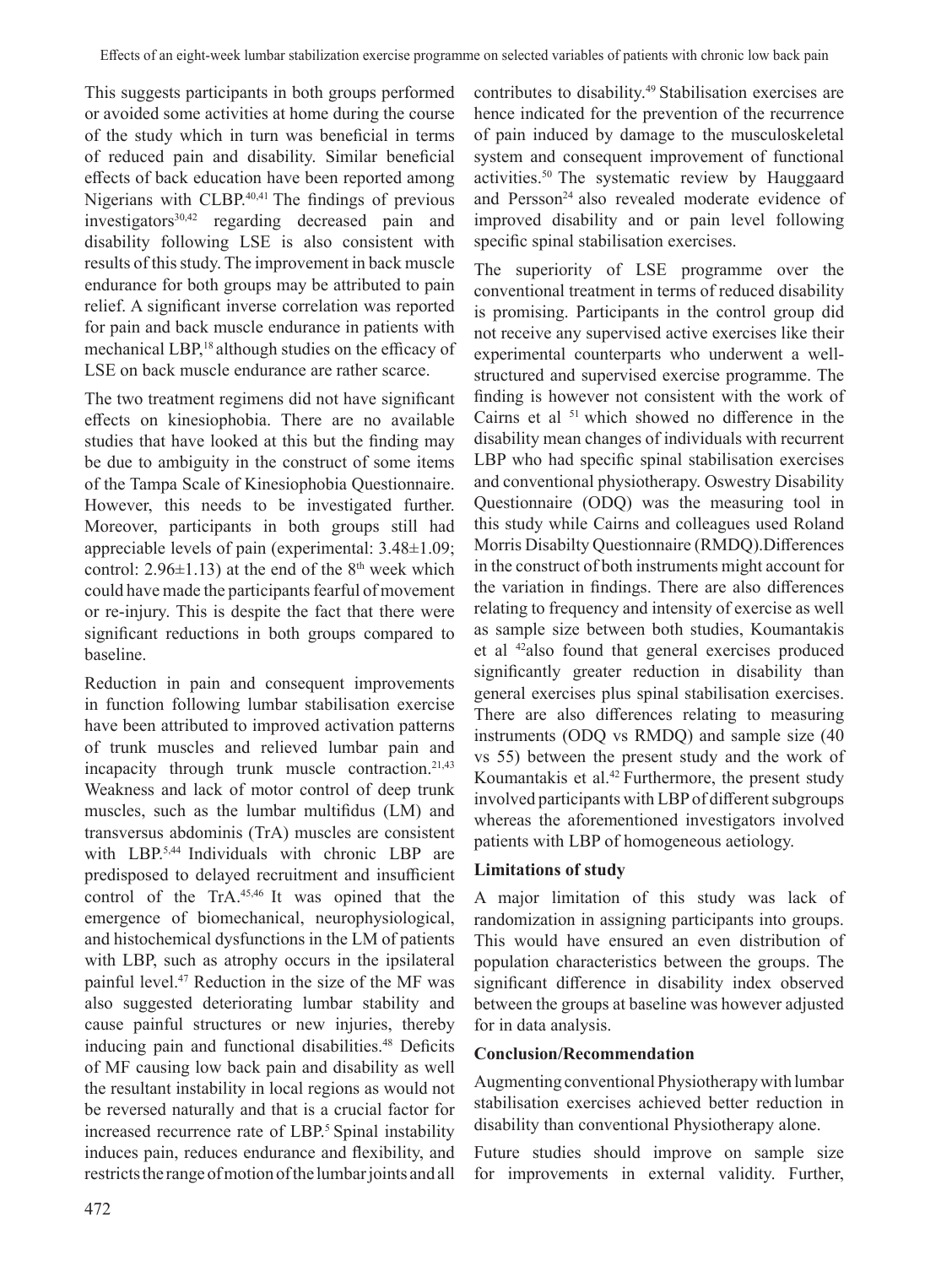conducting a randomized controlled trial design may also strengthen the internal validity of the study. Designing a follow-up phase with the intent of observing the incidence of recurrence of low back pain may shed more light on the sustainability of the effects of LSE in the management of NSCLBP.

**Acknowledgement:** We acknowledge and thank all persons who dedicated their time and participated in this study.

#### **Conflict of interest:** None declared

#### **Funding/support**

This project was fully funded by the authors.

#### **Author's Contributions**

A.O.A and A.R.A. conceptualized the study and were involved in data acquisition; O.O.M. performed data analysis and drafted the manuscript while CJC and S.O.B. critically revised the manuscript. All authors read and approved the final version of the manuscript.

#### **References:**

- 1. May SJ. Patient satisfaction with management of back pain (Part 1). *Physiother 2001;* **187:** 4-9.
- 2. Ehrlich GE. Low back pain*. Bulletin of the World Health Organization 2003;* **81** (9).
- 3. Omokhodion FO. Low back pain in a rural community in South West Nigeria. *West Afri J Med 2002;* **21,** 87–90.
- 4. Manek NJ, MacGregor AJ. Epidemiology of back disorders: prevalence, risk factors,and prognosis. *Curr Opin Rheumatol* 2005; **17**:134-140.
- 5. Hides JA, Richardson CA, Jull GA. Multifidus muscle recovery is not automatic after resolution of acute, firstepisode low back pain. *Spine 1996;***21**:27.
- 6. Waddell G. Back pain revolution 2nd ed. 2004. Edinburgh; Churchill Livingstone. pg 8
- 7. Odole AC, Akinpelu AA, Adekanla BA, Obisanya OB. The Economic burden of low back pain on patients seen on outpatient physiotherapy clinics of secondary and tertiary health institutions in Ibadan. *J Nigeria Society Physiother 2011;* **18&19**: 43-48.
- 8. Omokhodion FO, Sanya AO. Risk factors for low back pain in office workers. *J Occup Med* 2003; 53:287-289.
- 9. Battié MC, May L. Physical and occupational therapy assessment approaches. In Turk, DC and Melzack R. (Eds.), Handbook of pain assessment (2nd ed.) 2001. NewYork, Guilford Press.
- 10. Fritz JM, George SZ, Delitto A. The role of fearavoidance beliefs in acute low back pain: relationship with current and future disability and work status. *Pain 2001;* **94**:7–15.
- 11. Vlaeyen JWS, Kole-Snijders AMJ, Rotteveel AM. The role of fear of movement/ (re) injury in pain disability. *J Occup Rehabil* 1995; **5**:235–52
- 1. Picavet HS, Vlaeyen JW, Schouten JS. Pain catastrophizing

and kinesiophobia: predictors of chronic low back pain. *Am J Epidemiol 2002;* **156(**11):1028-1034

- 12. Kori S, Miller R, Todd D. Kinesiophobia: A new view of chronic low pain behaviour. *Pain Manag 1990;* 2 :35-43.
- 13. Calliet R. Low Back Pain Syndromes 3rd ed. 1981. Philadelphia: F.A. Davis
- 14. 15. Hultman G, Nordin M, Saraste H, Ohlsen H. Body composition, endurance, strength, cross-sectional area and density of erector spine in men with and without low back pain*. J Spinal Disord* 1993**; 6:** 114-123.
- 15. Wilder, DG, Aleksiev, AR. Muscle response to sudden load: a tool to evaluate fatigue and rehabilitation. *Spine 1996;* **21** (22): 2628-39
- 16. Biering-Sorensen F. Physical measurements as risk indicators for low back trouble over a one year period. *Spine 1984;* **9:**106-119.
- 17. Mbada CE, Ayanniyi A, Ogunlade SO. Relationship between Pain Intensity, Activity Limitation, Static and Dynamic Back Muscles Endurance in Patients with Nonspecific Long term Low-back Pain. *J Nigeria Society Physiother 2011;* **18 & 19**: 14-21.
- 18. Quinn S, Bird S. Influence of saddle type upon the incidence of lower back pain in equestrian riders. *Br J Sports Med 1996;* **30**:140-4.
- 19. Alaranta H, Hurri, H, Heliovaara M, Soukka A, Harju R. Non-dynamometric trunk performance tests: Reliability and normative data. *Scan J Rehabil Med* 2006; **26**: 211-215
- 20. Kavcic N, Grenier S, McGill SM. Quantifying tissue loads and spine stability while performing commonly prescribed low back stabilization exercises. *Spine 2004;* **29** (20): 2319-2329.
- 21. Goldby LJ, Moore AP, Doust J, Trew ME. A randomized controlled trial investigating the efficiency of musculoskeletal physiotherapy on chronic low back